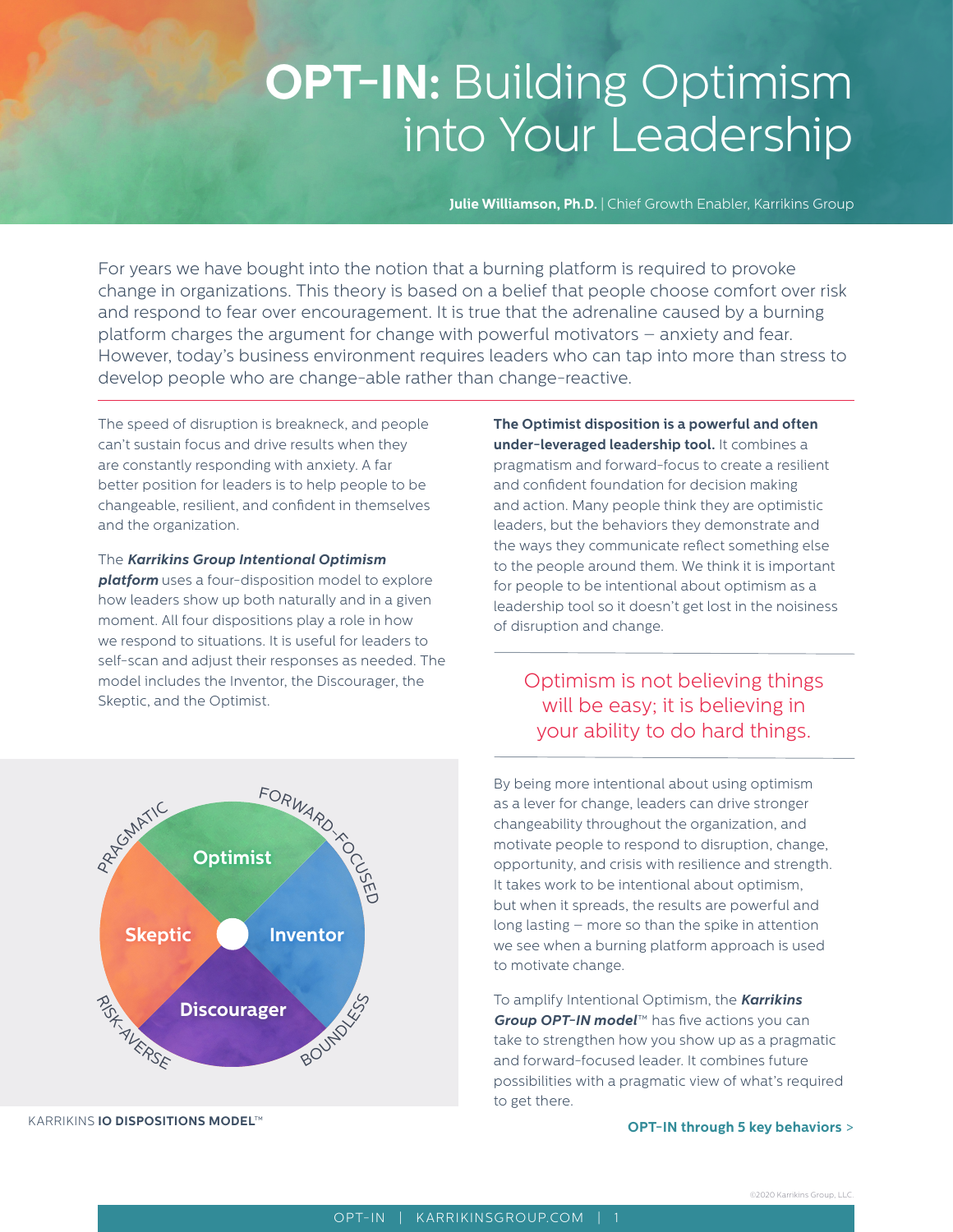# **O Orient toward the best likely outcome**

Figure out what you can control and where you can have an impact and decide what you will do in that space to create a positive outcome. It is important to remember that "best" and "likely" don't always equal awesome. If you are skidding on black ice toward a concrete barrier, the best likely outcome might be that you mitigate harm by making whatever adjustments to speed and direction you can before the inevitable impact. Optimism isn't about ignoring reality, it is about finding the place, no matter how small, where you have control and working there to make a difference.

#### **Pursue forward-focused questions**

Ask questions that accelerate you toward disruption, create learning opportunities, and help you to make progress. Watch out for questions that assume limitations or negative results. Optimists ask questions that push into what is possible while also pragmatically framing what is required to get there. Sometimes "forward-focused" means acknowledging and working through obstacles, changing direction, or learning and moving on.

#### **Take on the hard work**

**P**

**T**

**I**

Don't bother being optimistic if you aren't willing to work at something. Believing that something bold will be easy isn't optimism – it is delusion. Own how you show up and do the hard work to have the impact you want to make. You might have to change yourself first, which is the hardest work of all. Figure out what is getting in your way. Do what is hard to break through – ask for help, give up comfort, take a risk. Optimism is not believing things will be easy; it is believing in your ability to do hard things.

#### **Include unexpected others**

Does your organization use the same SMEs to solve every problem? Optimists have faith in the ability of others to contribute in unexpected ways and to grow into SMEs by being included when it really matters. Take a chance by bringing in someone unexpected to problem solve or ideate. Optimists also know the value of the Skeptic and the Inventor – being the bridge between the two creates exciting new possibilities. Plus, it is way more fun!

#### **Notice and name your choices**

**N** One of the most powerful ways to tap into your inner Optimist is to notice and name your choices. Being intentional about what you are doing by paying attention and giving voice to it helps you to build your internal response systems and gives you a sense of control over what is happening around you. At the same time, it makes your choices more visible to others and helps spread optimism to the rest of your team.

Optimism is hard to spread because Optimists often don't work at making it visible – in fact, they sometimes intentionally hide it to avoid being seen as "too positive", "Pollyannas", or "unrealistic". **Own the power of Optimism by leaning into the combination of pragmatic and future-focused.** Bring that energy to your team in visible and actionable ways to create a groundswell of optimism in your organization, and you will see amazing things happen as a result.